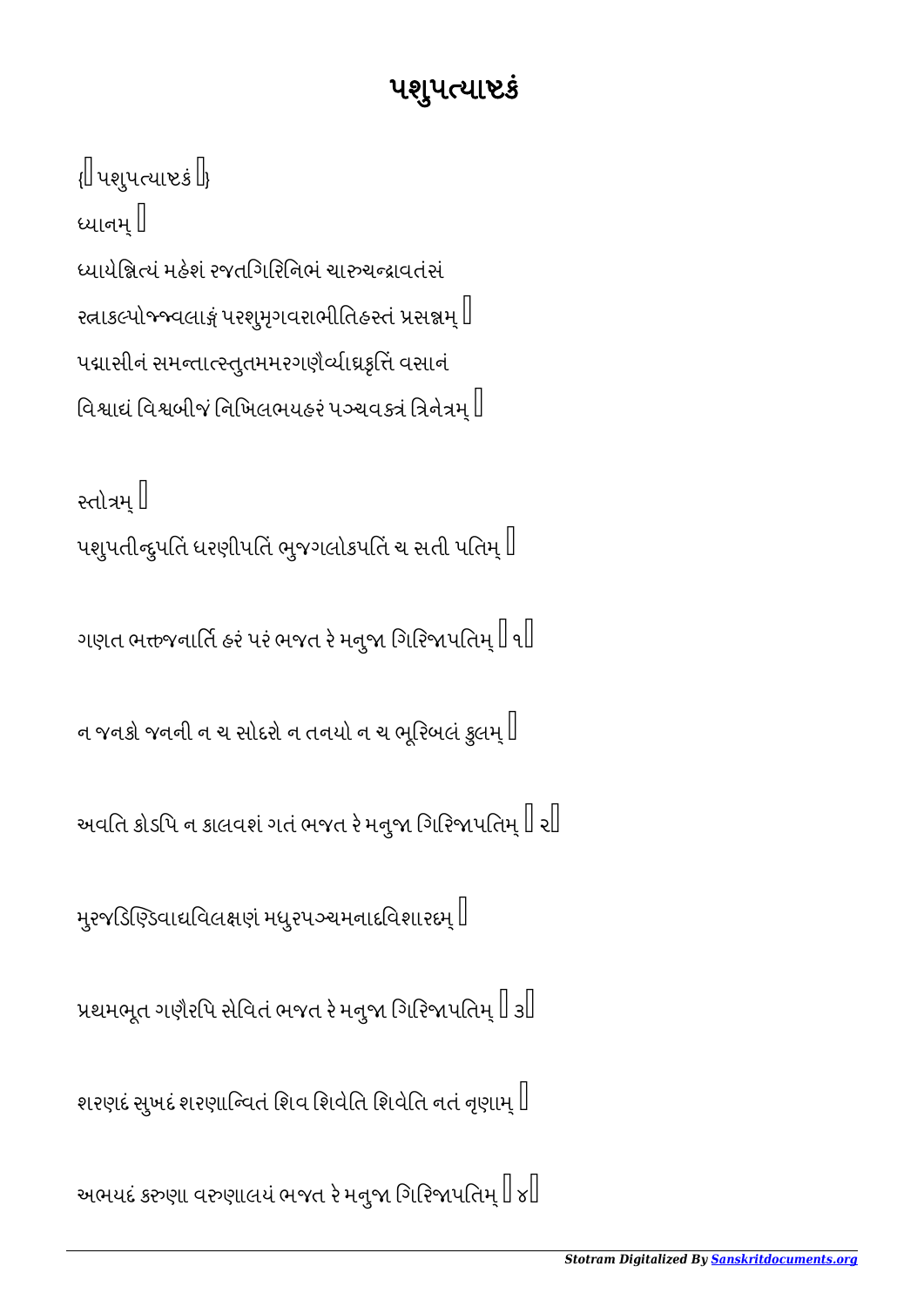નરશિરોરચિતં મણિકુણ્ડલં ભુજગહારમુદં વૃષભધ્વજમ્  $\mathbin\Vert$ 

િચિતિરજોધવલી કૃત વિગ્રહં ભજત રે મનુજા ગિરિજાપતિમ્ $\parallel$ પ $\parallel$ 

મુખવિનાશકુરં શશિશેખરં સતતમઘ્વરં ભાજિ ફલપ્રદમ્  $\mathbb I$ 

પ્રલયદગ્ધસુરાસુરમાનવં ભજત રે મનુજા ગિરિજાપતિમ્ $\mathbin\Vert \mathfrak{sl}$ 

મદમ પાસ્ય ચિરં હદિ સંસ્થિતં મરણ જન્મ જરા ભય પીડિતમ્ $\mathbin\Vert$ 

જગદુદીક્ષ્ય સમીપભયાકુલં ભજત રે મનુજા ગિરિજાપતિમ્ $\mathbin{\|}$  ૭ $\mathbin{\|}$ 

હરિવિરિઝ્ચિસુરાધિંપ પૂજિતં યમજનેશધનેશનમસ્ક્રતમ્ $\mathbin\Vert$ 

િત્રનયનં ભુવન ત્રિતયાધિપં ભજત રે મનુજા ગિરિજાપતિમ્ $\mathbb I$   $\iota\mathbb I$ 

પશુપતેરિદમષ્ટકમદ્ભુતં વિરિચિત પૃથિવી પતિ સૂરિણા  $\mathbin\Vert$ 

પઠતિ સંશ્ર્નુતે મનુજ: સદ્ય શિવપુરિં વસતે લભતે મુદમ્ $\mathbin\Vert \epsilon \mathbin\Vert$ 

Please send corrections to sanskrit@cheerful.com

Last updated doday

http://sanskritdocuments.org